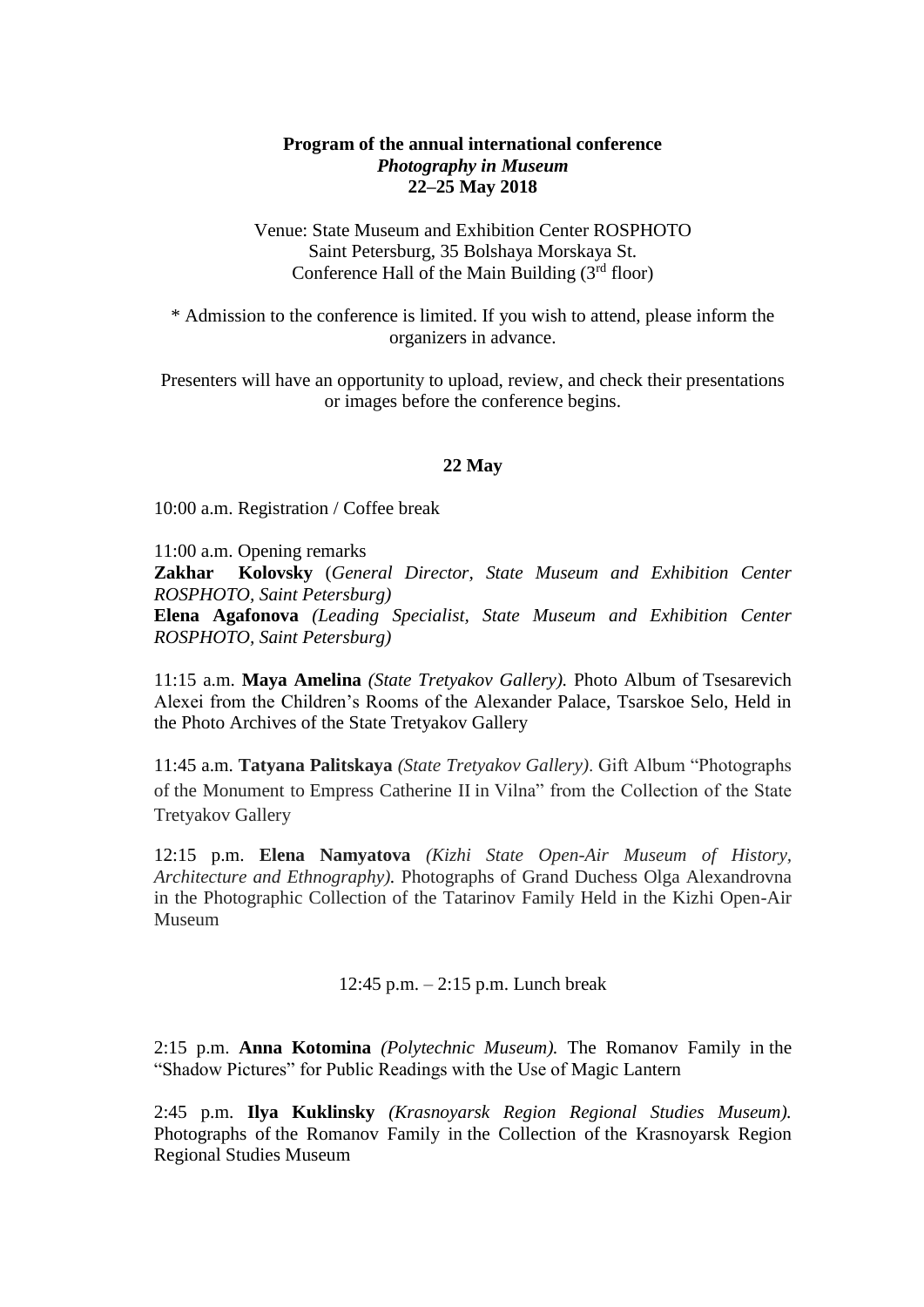3:15 p.m. **Irina Parmuzina** *(Moscow Kremlin State Historical and Cultural Museum Reserve).* On the History of the Making and Publication of the Album "House Romanov Gallery"

3:45 p.m. **Anna Lisitskaya** *(Russian State Archive of the Navy).* Photographic Legacy of the Romanov Family in the Collection of the Russian State Archive of the Navy

4:15 p.m. – 4:45 p.m. Coffee break

4:45 p.m. **Natalya Molodtsova** *(Moscow Region Museum and Exhibition Complex "New Jerusalem").* Photographs of the Imperial Family from the Collection of the "New Jerusalem" Museum

5:15 a.m. **Ekaterina Shaina** *(Bolshoi St. Petersburg State Circus).* Photographs of "a Prominent Family among the Circus Riders"

# **23 May**

## Coffee break

10:00 a.m. **Lyudmila Starilova** *(State Museum and Exhibition Center ROSPHOTO)*. Portraits of the Romanov Family in the Collection of ROSPHOTO

10:30 a.m. **Alina Akoeff** *(Independent researcher, writer for the republican daily newspaper "Severnaya Ossetia").* History of the Photo Album "Travel of His Imperial Highness Tsesarevich George Alexandrovich down the Ossetian Military Road in 1893"

11:00 a.m. **Lyubov Chetverukhina** *(State Tretyakov Gallery).* Photographs by Vasily Vereshchagin in the Collection of the State Tretyakov Gallery Manuscript Department

11:30 a.m. **Petr Lavruk, Vadim Zemlyansky** *(Military Historical Library of the Russian Federation Armed Forces General Staff).* Photographic Collections of the Military Historical Library of the General Staff of the Russian Federation Armed **Forces** 

12:00 p.m. **Natalya Alexandrova** *(A. S. Pushkin State Museum).* Jacques Ferrand and His Books

12:30 p.m. – 2:00 p.m. Lunch break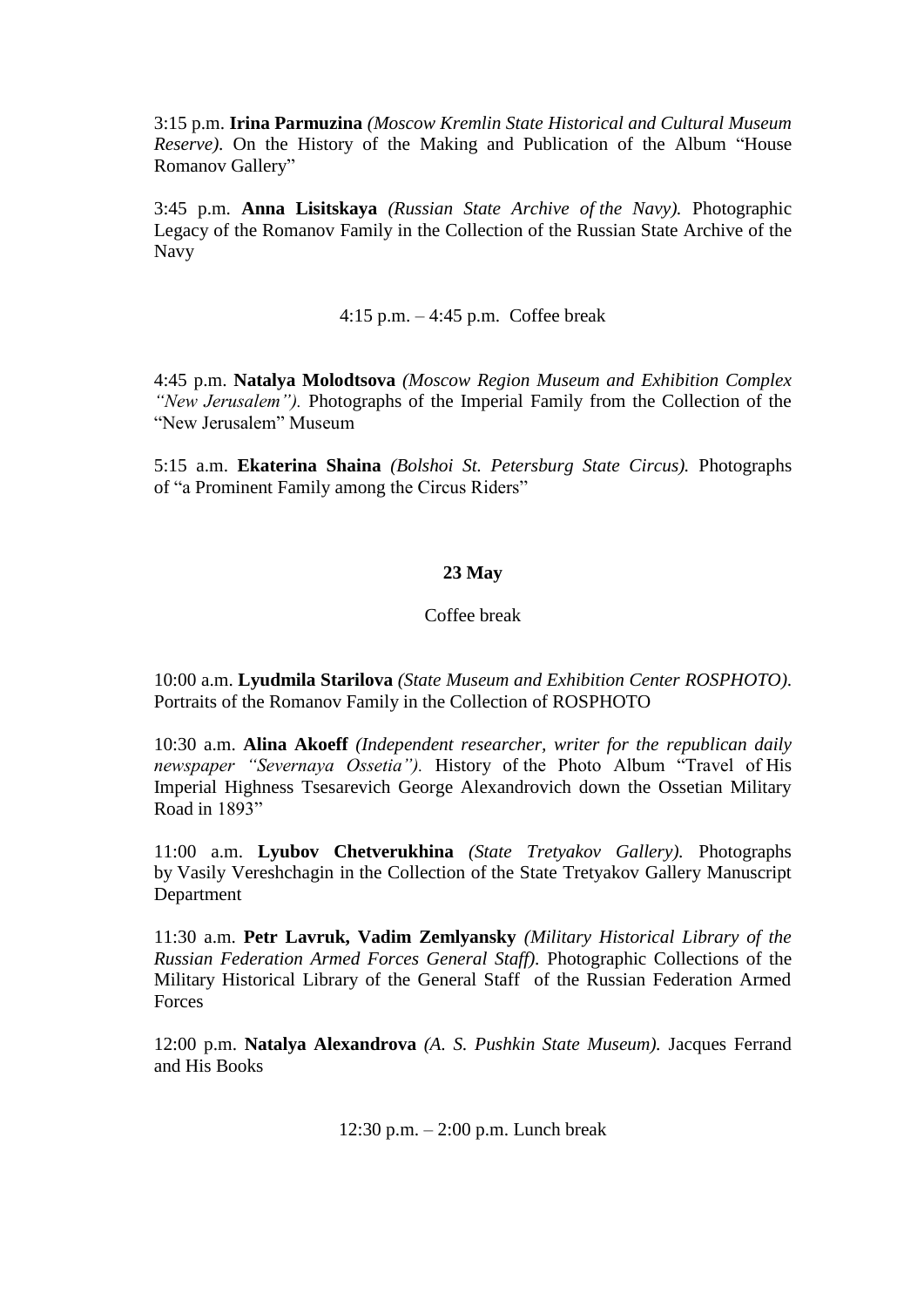2:00 p.m. **Raissa Bazanova** *(State Museum and Exhibition Center ROSPHOTO).* On the Photographic Collection of the Perm Museum of Local Lore

2:30 p.m. **Alexander Glushkov** *(State Archive of the Perm Krai).* Publication of Visual Records as a New Challenge for the State Archive of the Perm Krai

3:30 p.m. – 4:00 p.m. Coffee break

4:00 p.m. **Daria** *Simonova (Nizhny Tagil Museum Reserve "Gornozavodskoy*  Ural"). Early 20<sup>th</sup>-Century Postcards from the Collection of the Nizhny Tagil Museum Reserve "Gornozavodskoy Ural"

4:30 p.m. **Svetlana Klat** *(Nizhny Tagil Museum Reserve "Gornozavodskoy Ural").* Photographs by Foreign Masters in the Demidov Collection of the Nizhny Tagil Museum Reserve "Gornozavodskoy Ural"

5:00 p.m. **Lyudmila Kovaleva** *(T. D. Shuvaev Nizhnevartovsk Museum of Local History).* Photographic Records of the Development of the Samotlor Oil Field in the Collection of the T. D. Shuvaev Nizhnevartovsk Museum of Local History

5:30 p.m. **Yana Ponomareva** *(All-Russian Alexander Pushkin Museum).* Group Photograph of Graduates, Lecturers, and Trustees of the College of the Order of St. Catherine: Identification

## **24 May**

## Coffee break

10:00 p.m. **Vasily Gusak** *(State Museum and Exhibition Center ROSPHOTO).* On the Higher Institute of Photography and Phototechnics

10:30 a.m. **Olga Davidovskaya, Valery Shishanov** *(Vitebsk Regional Local Lore Museum).* Photographic Views of Vitebsk by S. A. Yurkovsky from the Collection of the Vitebsk Regional Local Lore Museum

11:00 a.m. **Tatyana Kolbasova** *(Rostov Kremlin State Museum Reserve).* On the History of the Photographic Collection of the Rostov Kremlin State Museum Reserve. Portrait Photography 1880s—1990s from the Collection of I. A. Shlyakov

11:30 a.m. **Igor Kuznetsov** *(Independent researcher).* On the Identification of a Complex of Photographs of Wine Storage Facilities Construction in Nizhny Novgorod, Held in the State Archives of Audio-Visual Documentation of the Nizhny Novgorod Region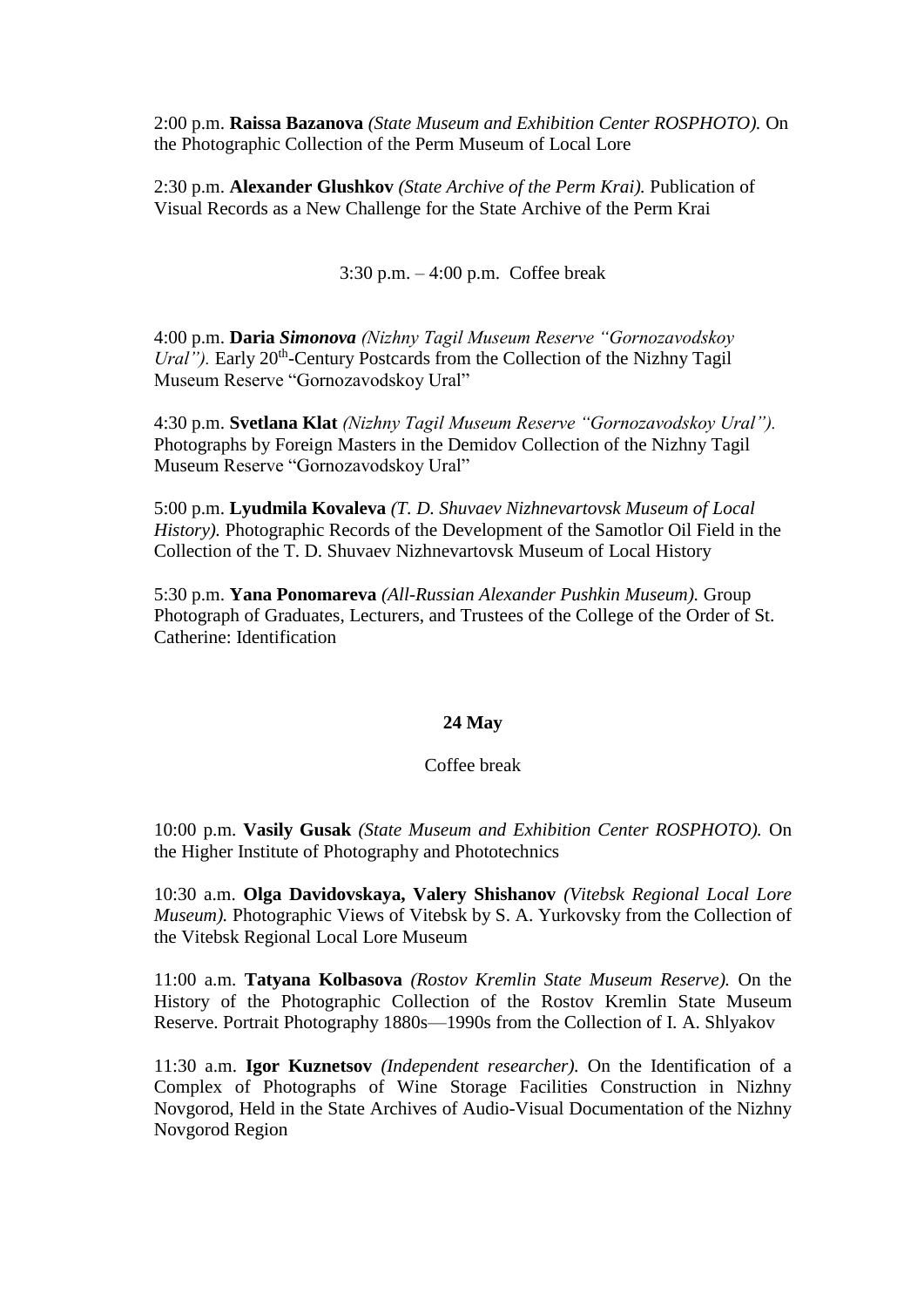12:00 p.m. **Dmitry Orlov** *(D. G. Burylin Ivanovo State Museum of History and Local Lore),* **Alexander Tikhomirov** *(Ivanovo State University).* Constructivism in Ivanovo Architectural Landscape, as Reflected in the Collection of Glass Negatives from the D. G. Burylin Ivanovo State Museum of History and Local Lore

12:30 p.m. – 2:00 p.m. Lunch break

2:00 p.m. **Valeria Prishchepova** *(Peter the Great's Museum of Anthropology and*  Ethnography (Kunstkamera) of the Russian Academy of Sciences). Early 20<sup>th</sup>-Century Collections of Photographic Illustrations on the Turkic Peoples in the Collection of the Kunstkamera

2:30 p.m. **Galina Talipova** *(Polytechnic Museum).* Exhibits of the Photo Pavilion of the Polytechnic Exhibition (1872) in the Collection of the Polytechnic Museum

3:00 p.m. **Elena Nesterova** *(Rybinsk State Historical, Architectural and Art Museum Reserve).* Glass-Based Photographic Images from the Collection of the Rybinsk State Historical, Architectural and Art Museum Reserve

3:30 p.m. – 4:00 p.m. Coffee break

4:00 p.m. **Boris Nazartsev** *(Russian Museum of Military Medicine).* Crimea, Spring of 1944, as Seen by Photographers and Artists from the Russian Museum of Military Medicine

4:30 p.m. **Anastasia Smirnova** *(Russian Museum of Military Medicine).* Photo Album "Fort Alexander I. Kronstadt, 1907"

## **25 May**

Coffee break

10:00 a.m. **Irina Filin** *(Volgograd Museum of Local History).* History through the Lens: the Tunguska Event. Following L. A. Kulik's Pioneer Expeditions. (To the  $110<sup>th</sup>$  Anniversary of the Event)

10:30 a.m. **Yulia Polubneva** *(Russian State Art Library).* Photographic Collection as a Source for the Creation of Original Projects

11:00 a.m. **Elena Ofitserova** *(Tsaritsyno State Historical, Architectural, Art and Landscape Museum Reserve).* V. V. Kazantsev's Collection of Glass Negatives from the Archive of the Tsaritsyno Museum Reserve as a Historical Source